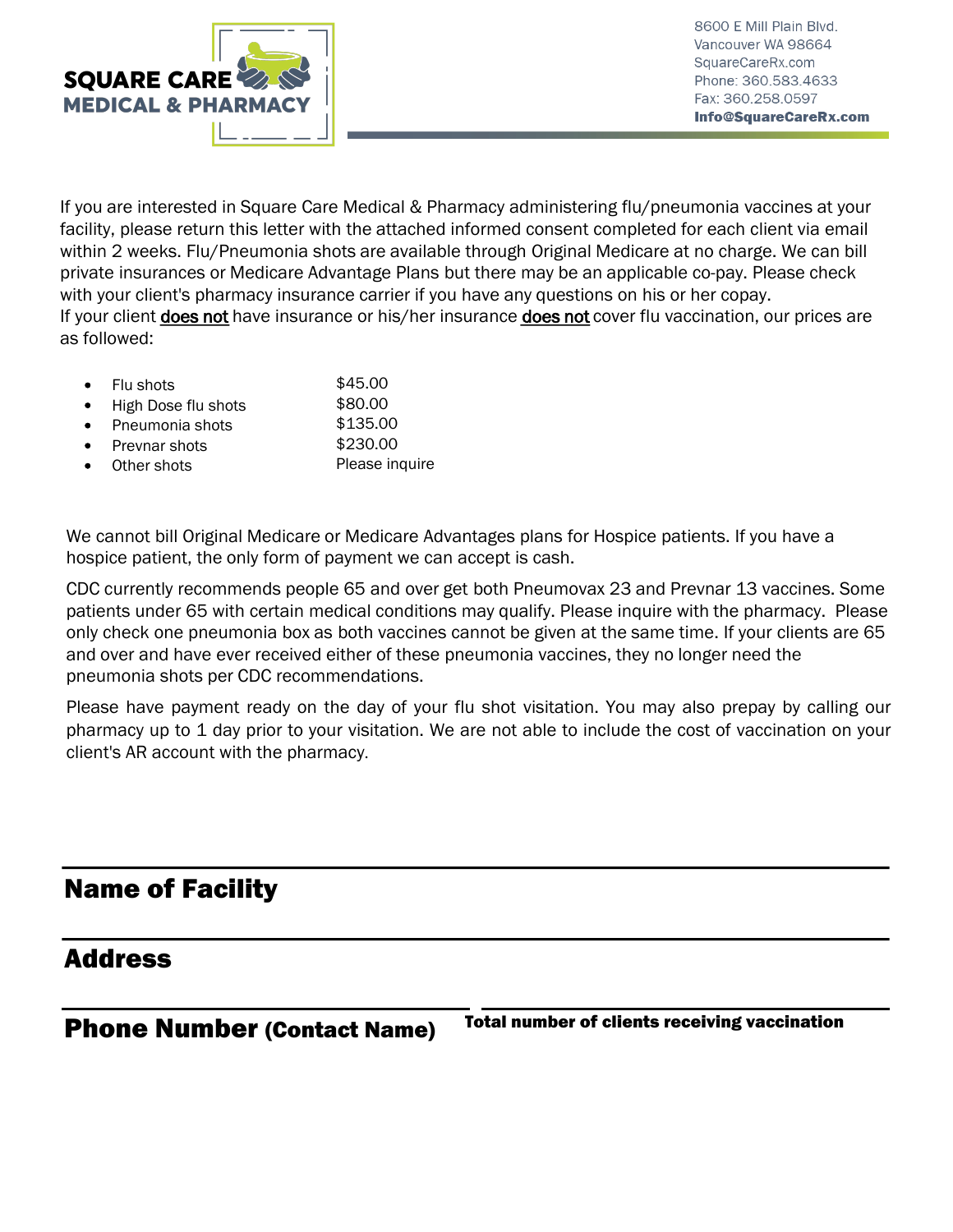| <b>MEDICAL &amp; PHARMACY</b> | <b>SQUARE CARE</b>                                                                                                                                                                                                                            |                                                                                                                                                                                                                                                                                                                                                                                                                                                         |                                               |      | Vancouver WA 98664<br>SquareCareRx.com<br>Phone: 360.583.4633<br>Fax: 360.258.0597 | 8600 E Mill Plain Blvd. | Info@SquareCareRx.com   |
|-------------------------------|-----------------------------------------------------------------------------------------------------------------------------------------------------------------------------------------------------------------------------------------------|---------------------------------------------------------------------------------------------------------------------------------------------------------------------------------------------------------------------------------------------------------------------------------------------------------------------------------------------------------------------------------------------------------------------------------------------------------|-----------------------------------------------|------|------------------------------------------------------------------------------------|-------------------------|-------------------------|
| Date:                         |                                                                                                                                                                                                                                               |                                                                                                                                                                                                                                                                                                                                                                                                                                                         |                                               |      |                                                                                    |                         |                         |
| $\Box$ Flu Shot               | $\Box$ High Dose Flu                                                                                                                                                                                                                          | $\Box$ Prevnar 13                                                                                                                                                                                                                                                                                                                                                                                                                                       |                                               |      | Pneumovax 23                                                                       |                         |                         |
| $\Box$ Medicare #             | $\Box$ Other Insurance<br>(provide copy of card)                                                                                                                                                                                              |                                                                                                                                                                                                                                                                                                                                                                                                                                                         | $\Box$ Private Pay<br>(have cash/check ready) |      |                                                                                    |                         |                         |
|                               |                                                                                                                                                                                                                                               | $\text{DOB:}\n \begin{tabular}{ c c c c } \hline \multicolumn{3}{ c }{\text{DOB}}: \quad & \multicolumn{3}{ c }{\text{O}}: \quad & \multicolumn{3}{ c }{\text{DOB}}: \quad & \multicolumn{3}{ c }{\text{DOB}}: \quad & \multicolumn{3}{ c }{\text{DOB}}: \quad & \multicolumn{3}{ c }{\text{DOB}}: \quad & \multicolumn{3}{ c }{\text{DOB}}: \quad & \multicolumn{3}{ c }{\text{DOB}}: \quad & \multicolumn{3}{ c }{\text{DOB}}: \quad & \multicolumn{$ |                                               | Sex: |                                                                                    |                         | $\square$ M $\square$ F |
| Allergies:                    | The following questions will help us determine which vaccines you may be given today. If you answer "YES" to any questions, it does not necessarily mean                                                                                      |                                                                                                                                                                                                                                                                                                                                                                                                                                                         | Race                                          |      |                                                                                    |                         |                         |
|                               | you should not be vaccinated. It just means additional questions must be asked. If a question is not clear, please ask your healthcare provider to explain it.                                                                                |                                                                                                                                                                                                                                                                                                                                                                                                                                                         |                                               |      |                                                                                    |                         | DON'T                   |
|                               |                                                                                                                                                                                                                                               |                                                                                                                                                                                                                                                                                                                                                                                                                                                         |                                               |      | YES                                                                                | NO.                     | <b>KNOW</b>             |
| 1.                            | Do you have allergies to medications, food or any vaccine?                                                                                                                                                                                    |                                                                                                                                                                                                                                                                                                                                                                                                                                                         |                                               |      | $\Box$                                                                             | $\Box$                  | $\Box$                  |
| 2.<br>3.                      | Have you ever had a serious reaction after receiving a vaccination?<br>Do you have a long-term health problem with heart disease, lung disease, asthma kidney<br>disease, metabolic disease (i.e. diabetes), anemia, or other blood disorder? |                                                                                                                                                                                                                                                                                                                                                                                                                                                         |                                               |      | $\Box$<br>$\Box$                                                                   | $\Box$<br>$\Box$        | $\Box$<br>$\Box$        |
| 4.<br>5.                      | Do you have cancer, leukemia, AIDS, or any other immune system problem?<br>Do you take cortisone, prednisone, other steroids, or anticancer drugs, or have you had                                                                            |                                                                                                                                                                                                                                                                                                                                                                                                                                                         |                                               |      | П                                                                                  | П                       |                         |
| radiation treatments?         | Have you had a seizure, brain, or other nervous system problem?                                                                                                                                                                               |                                                                                                                                                                                                                                                                                                                                                                                                                                                         |                                               |      | $\Box$                                                                             | $\Box$                  | □<br>$\Box$             |
| 6.<br>7.                      | During the past year, have you received a transfusion of blood or blood products, or been                                                                                                                                                     |                                                                                                                                                                                                                                                                                                                                                                                                                                                         |                                               |      |                                                                                    |                         |                         |
| 8.                            | given immune (gamma) globulin or an antiviral drug?<br>For women: Are you pregnant or is there a chance you could become pregnant during the                                                                                                  |                                                                                                                                                                                                                                                                                                                                                                                                                                                         |                                               |      | $\Box$                                                                             | $\Box$                  | $\Box$                  |
| next month?                   |                                                                                                                                                                                                                                               |                                                                                                                                                                                                                                                                                                                                                                                                                                                         |                                               |      | П                                                                                  | □                       | $\Box$                  |
| 9.                            | Have you received any vaccinations in the past 4 weeks?                                                                                                                                                                                       |                                                                                                                                                                                                                                                                                                                                                                                                                                                         |                                               |      | П                                                                                  | П                       | □                       |
| 1.                            | COVID-19 Screening questionnaire for immunization<br>Do you currently or have you in the past 14 days, experienced the new onset of a fever,<br>chills, cough, shortness of breath, difficulty breathing, fatigue, muscle or body aches,      |                                                                                                                                                                                                                                                                                                                                                                                                                                                         |                                               |      |                                                                                    |                         |                         |
| 2.                            | headache, new loss of taste or smell, sore throat, nausea, vomiting, or diarrhea?<br>In the past two weeks, have you had contact with someone who tested positive for                                                                         |                                                                                                                                                                                                                                                                                                                                                                                                                                                         |                                               |      | П                                                                                  | □                       | $\Box$                  |
| COVID-19?                     |                                                                                                                                                                                                                                               |                                                                                                                                                                                                                                                                                                                                                                                                                                                         |                                               |      | □                                                                                  | □                       | $\Box$                  |

## Please read the following statements and sign below on the signature line.

|                     | Date:                                                                                            |             |  |  |
|---------------------|--------------------------------------------------------------------------------------------------|-------------|--|--|
|                     | Signature of person to receive vaccine or person authorized to make request (parent or guardian) |             |  |  |
| For office use only |                                                                                                  |             |  |  |
| Vaccine             | Vaccine                                                                                          | Vaccine     |  |  |
| Lot: $#$            | Lot: $#$                                                                                         | Lot: $#$    |  |  |
| Mfr.                | Mfr.                                                                                             | Mfr.        |  |  |
| Date on VIS         | Date on VIS                                                                                      | Date on VIS |  |  |
| Site                | Site                                                                                             | Site        |  |  |
| Date given          | Date given                                                                                       | Date given  |  |  |